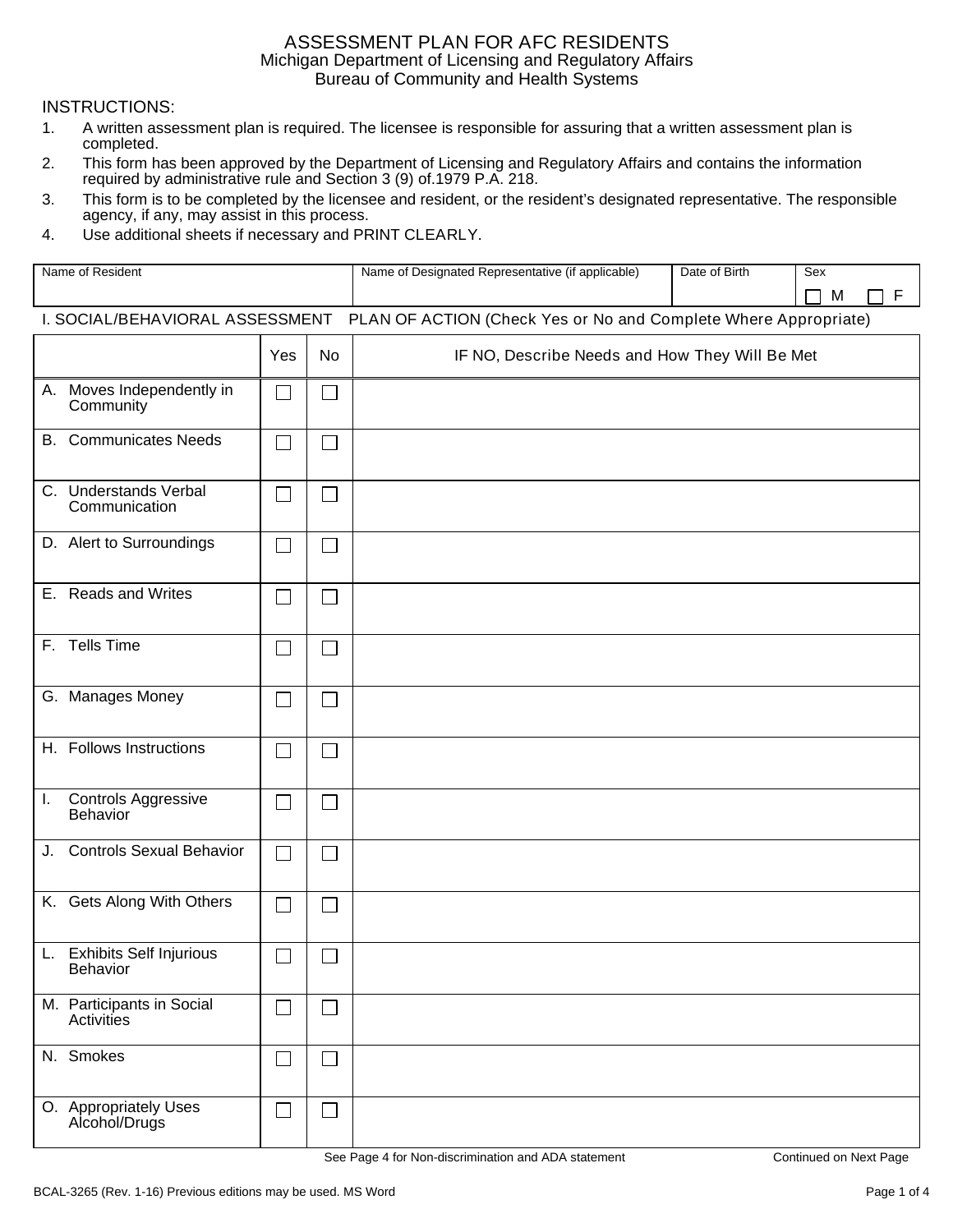II. SELF CARE SKILL ASSESSMENT

|              |                                                               | Needs Help                  |                             |                                                |
|--------------|---------------------------------------------------------------|-----------------------------|-----------------------------|------------------------------------------------|
|              |                                                               | Yes                         | <b>No</b>                   | IF YES, Describe Needs and How The Will Be Met |
|              | A. Eating/Feeding                                             | $\blacktriangledown$        | $\Box$                      |                                                |
|              | <b>B.</b> Toileting                                           | $\mathcal{L}_{\mathcal{A}}$ | $\Box$                      |                                                |
|              | C. Bathing                                                    | $\overline{\phantom{0}}$    | $\Box$                      |                                                |
|              | D. Grooming (hair care,<br>teeth, nails, etc.)                | $\Box$                      | $\Box$                      |                                                |
|              | E. Dressing                                                   | $\Box$                      | $\Box$                      |                                                |
|              | F. Personal Hygiene                                           | $\Box$                      | $\mathcal{L}$               |                                                |
|              | G. Walking/Mobility                                           | ٦                           | $\mathcal{L}_{\mathcal{A}}$ |                                                |
|              | H. Stair climbing                                             | $\Box$                      | $\Box$                      |                                                |
| $\mathbf{L}$ | Use of Prosthesis<br>(Dentures, Artificial limbs,<br>$etc.$ ) | $\mathcal{L}$               | ┑                           |                                                |
|              | J. Use of Assistive Devices<br>(explain)                      | $\mathbb{R}^n$              | $\sim$                      |                                                |
|              | K. Other (explain)                                            | $\sim$                      | $\sim$                      |                                                |

#### III. HEALTH CARE ASSESSMENT

#### PLAN OF ACTION (Check Yes or No and Complete Where Appropriate)

|                                                                   | Yes | No | IF YES, Describe Needs and How They Will Be Met |
|-------------------------------------------------------------------|-----|----|-------------------------------------------------|
| A. Taking medication                                              |     |    |                                                 |
| <b>B.</b> Special Diets                                           |     |    |                                                 |
| <b>Physical Limitations</b><br>C.                                 |     |    |                                                 |
| D. Special Equipment Used<br>(Wheel chair, Walker,<br>Cane, etc.) |     |    |                                                 |
| E. Other Difficulties (Vision,<br>Weight, Allergies, etc.)        |     |    |                                                 |
| F. Susceptible to<br>Hypothermia or<br>Hyperthermia               |     |    |                                                 |

Continued on Next Page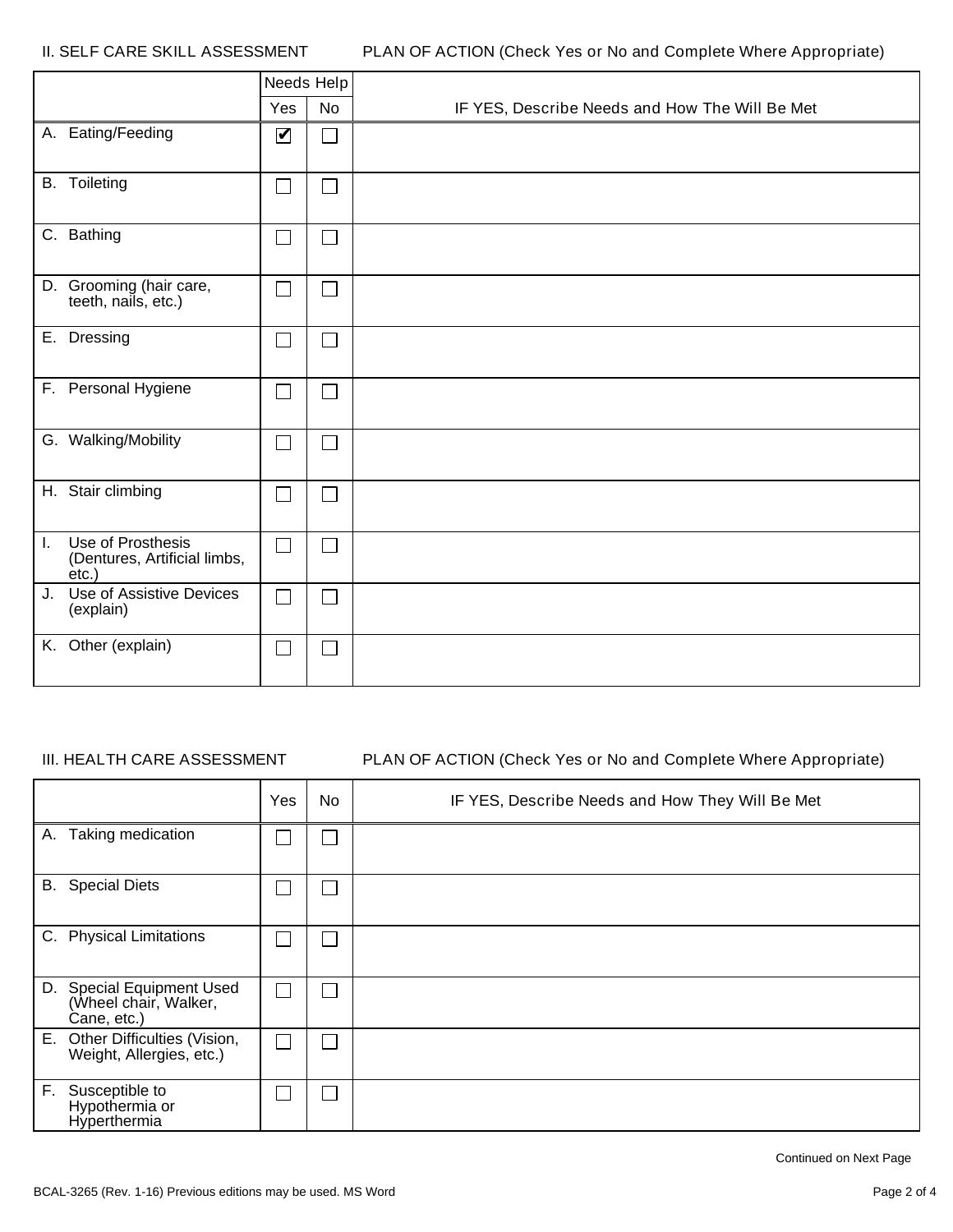#### IV. SOCIAL AND PROGRAM ACTIVITIES PLAN OF ACTION (Check Yes or No and Complete Where Appropriate)

|                                                                                                                | Yes            | <b>No</b> | Explain How These Activities Will Be Provided or Encouraged |
|----------------------------------------------------------------------------------------------------------------|----------------|-----------|-------------------------------------------------------------|
| A. Participates in Religious<br>Practice                                                                       | $\Box$         |           |                                                             |
| B. Participates in Household<br>Chores                                                                         | $\mathcal{L}$  |           |                                                             |
| C. Adult Activity Program                                                                                      | $\sim$ 1       |           |                                                             |
| D. Senior Center                                                                                               | $\blacksquare$ |           |                                                             |
| E. Workshop or job                                                                                             |                |           |                                                             |
| F. School                                                                                                      | $\blacksquare$ |           |                                                             |
| G. Hobbies/Special Interest                                                                                    | $\sim$         |           |                                                             |
| H. Recreation                                                                                                  | $\sim$         |           |                                                             |
| <b>Physical Exercise</b><br>L.                                                                                 |                |           |                                                             |
| J. Family/Friends (Please<br>Address Any Applicable<br>Visitation Prohibitions and/or<br>Other Considerations) |                |           |                                                             |
| K. Other (explain)                                                                                             | $\sim$         |           |                                                             |

## V. MEDICAL INFORMATION

| Name of Primary Physician/Clinic                              | Telephone Number |       |          |
|---------------------------------------------------------------|------------------|-------|----------|
|                                                               |                  |       |          |
| Primary Physician's Complete Address (Street Number and Name) | City             | State | Zip Code |

## V. MEDICATIONS TAKEN AT TIME OF ASSESSMENT

| Name of Medication | Who Prescribed | Dosage |
|--------------------|----------------|--------|
|                    |                |        |
|                    |                |        |
|                    |                |        |
|                    |                |        |
|                    |                |        |
|                    |                |        |
|                    |                |        |

Continued on Next Page